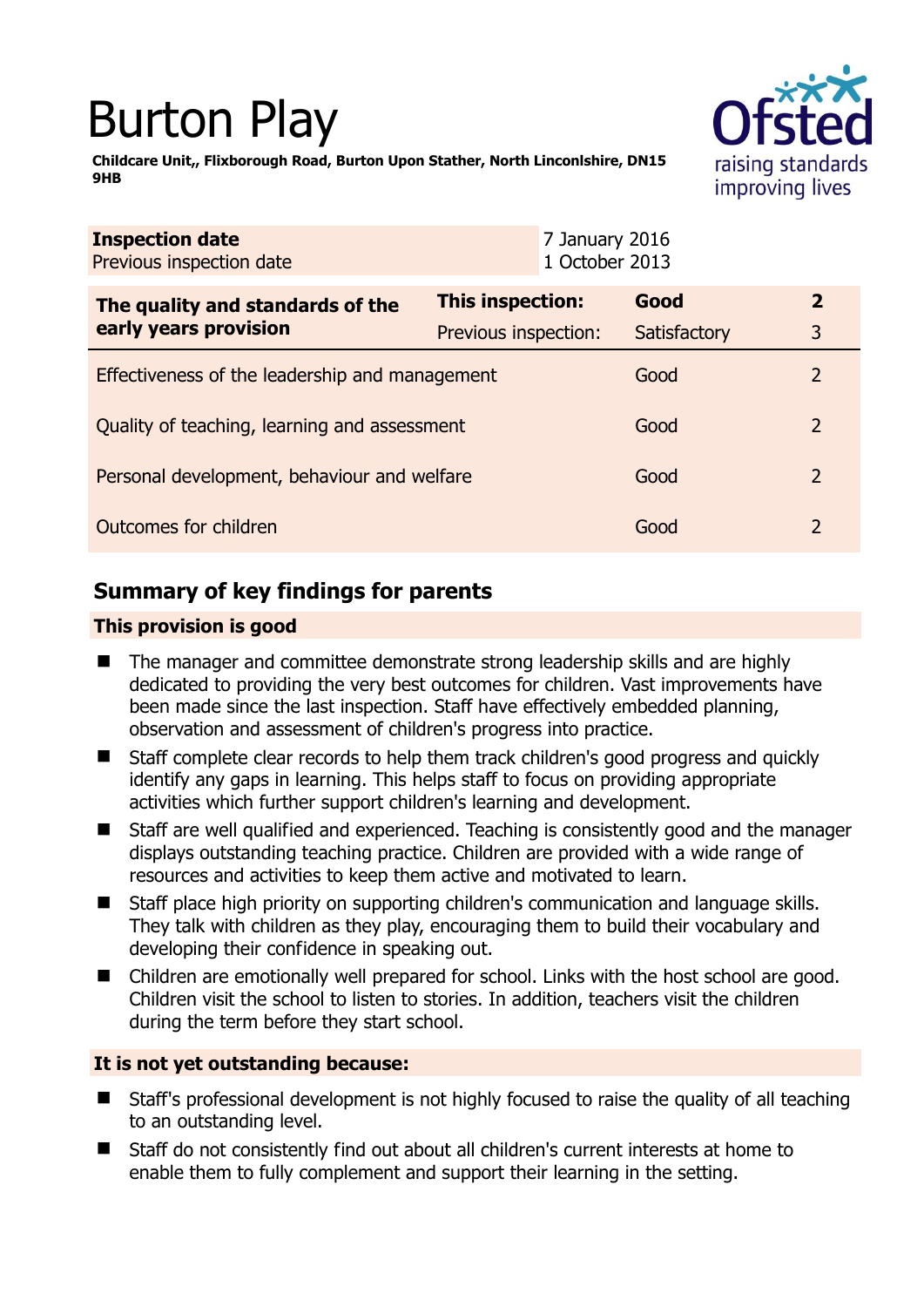# **What the setting needs to do to improve further**

#### **To further improve the quality of the early years provision the provider should:**

- extend staff's professional development to raise the already high standard of teaching to the highest level
- provide more opportunities for parents to share information about children's current interests at home.

## **Inspection activities**

- The inspector observed the quality of teaching during activities indoors and outdoors, and assessed the impact this has on children's learning.
- The inspector completed a joint observation with the manager.
- The inspector held a meeting with the manager and treasurer.
- The inspector looked at relevant documentation, such as the self-evaluation and evidence of the suitability of staff working in the setting.
- The inspector spoke to a small selection of parents during the inspection and took account of their views.

#### **Inspector**

Hayley Ruane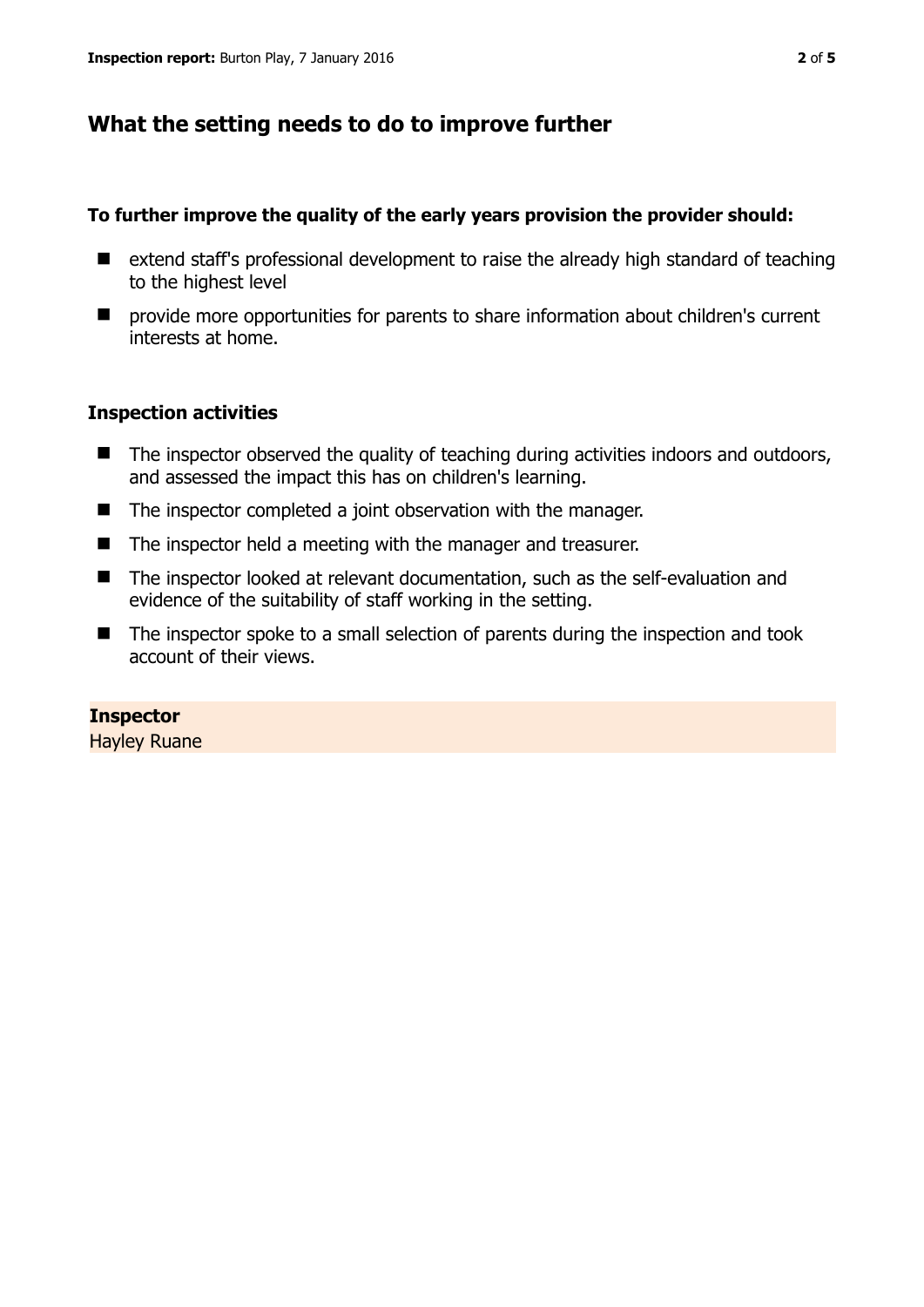# **Inspection findings**

## **Effectiveness of the leadership and management is good**

The arrangements for safeguarding are effective. Staff have a thorough understanding of what to do should they have any concerns about children's welfare. The manager regularly talks with staff about their key children, safeguarding and ways to promote their professional development. Staff attend training to enrich their own skills. They share their increased knowledge of good practice with colleagues at staff meetings. This has a positive impact on the experiences children receive. The manager works alongside her staff and is extremely passionate about providing children with the best possible care and learning experiences. Staff keep parents well informed about children's development. Parents talk positively about the setting and the friendly staff. Staff share information about children's learning and development with other early years settings they attend. This supports consistency in children's learning.

## **Quality of teaching, learning and assessment is good**

Staff use their knowledge of how children learn to plan a range of activities which further enhance and promote children's learning experiences. Disabled children and those with special educational needs are extremely well supported. There is a strong partnership with parents and other professionals to support children's individual needs. Staff plan activity days for parents to attend. They help parents to understand how to better support children's learning at home. Staff provide a good range of quality learning experiences. Children's literacy skills are developing well. Children use chalks in both hands to make marks on paper while singing nursery rhymes. They are beginning to write their name on their artwork and recognise their own name at registration. Group times are organised effectively to meet the needs of both younger and older children. This enables staff to focus learning activities so they are suitable for children's ages and stages of development. This also helps to support children's concentration and social skills.

#### **Personal development, behaviour and welfare are good**

Resources are easily accessible and children select these independently. Key persons have a warm and caring rapport with the children. Children settle quickly and most are confident in their interactions with their peers and staff. Consistent routines help children to know what happens next. This supports their emotional well-being. Children's physical development is good. They handle a variety of equipment efficiently and gain good control and coordination of their bodies. They use ride-on toys and manoeuvre them around the outside area. They use ribbons to make large movements in the air while singing nursery rhymes. Children learn to manage their own safety. They take part in regular fire evacuation procedures and use knives to spread butter on crackers for snack. Staff encourage children to investigate by using their senses. They learn about different herbs, smelling them and exploring their texture as they cut them up.

#### **Outcomes for children are good**

Children are well prepared for the next stage in their learning and for their eventual move on to school. Children make good progress in their learning from their starting points.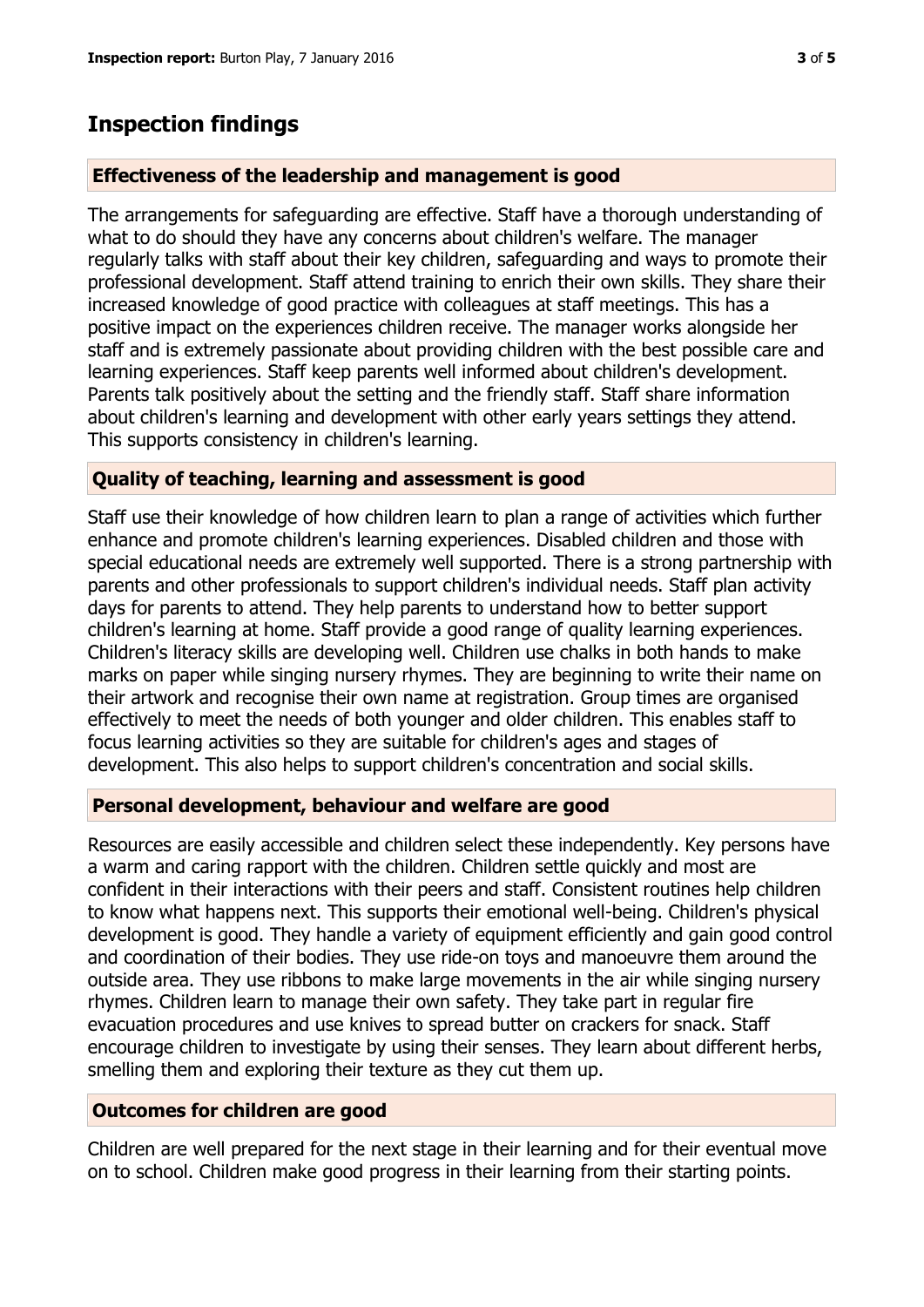# **Setting details**

| Unique reference number       | 205693                                                                               |  |
|-------------------------------|--------------------------------------------------------------------------------------|--|
| <b>Local authority</b>        | North Lincolnshire                                                                   |  |
| <b>Inspection number</b>      | 1028649                                                                              |  |
| <b>Type of provision</b>      | Full-time provision                                                                  |  |
| Day care type                 | Childcare - Non-Domestic                                                             |  |
| <b>Registers</b>              | Early Years Register, Compulsory Childcare<br>Register, Voluntary Childcare Register |  |
| <b>Age range of children</b>  | $2 - 11$                                                                             |  |
| <b>Total number of places</b> | 24                                                                                   |  |
| Number of children on roll    | 159                                                                                  |  |
| <b>Name of provider</b>       | <b>Burton Play Committee</b>                                                         |  |
| Date of previous inspection   | 1 October 2013                                                                       |  |
| <b>Telephone number</b>       | 01724 721719                                                                         |  |

Burton Play was registered in 1991. The setting employs nine members of childcare staff. Of these, two hold appropriate early years qualifications at level 2, four have qualifications at level 3 and one holds a qualification at level 6. The manager holds Early Years Professional status. In addition, one member of staff holds a play work qualification at level 2. The setting operates an out-of-school club from 8am until 8.45am and a holiday club from 8am until 6pm. It offers a pre-school from Monday to Friday during term time only. Sessions are from 9am until 3.15pm. The setting provides funded early education for two-, three- and four-year-old children.

This inspection was carried out by Ofsted under sections 49 and 50 of the Childcare Act 2006 on the quality and standards of provision that is registered on the Early Years Register. The registered person must ensure that this provision complies with the statutory framework for children's learning, development and care, known as the Early Years Foundation Stage.

Any complaints about the inspection or the report should be made following the procedures set out in the guidance 'Complaints procedure: raising concerns and making complaints about Ofsted', which is available from Ofsted's website: www.gov.uk/government/organisations/ofsted. If you would like Ofsted to send you a copy of the guidance, please telephone 0300 123 4234, or email enquiries@ofsted.gov.uk.